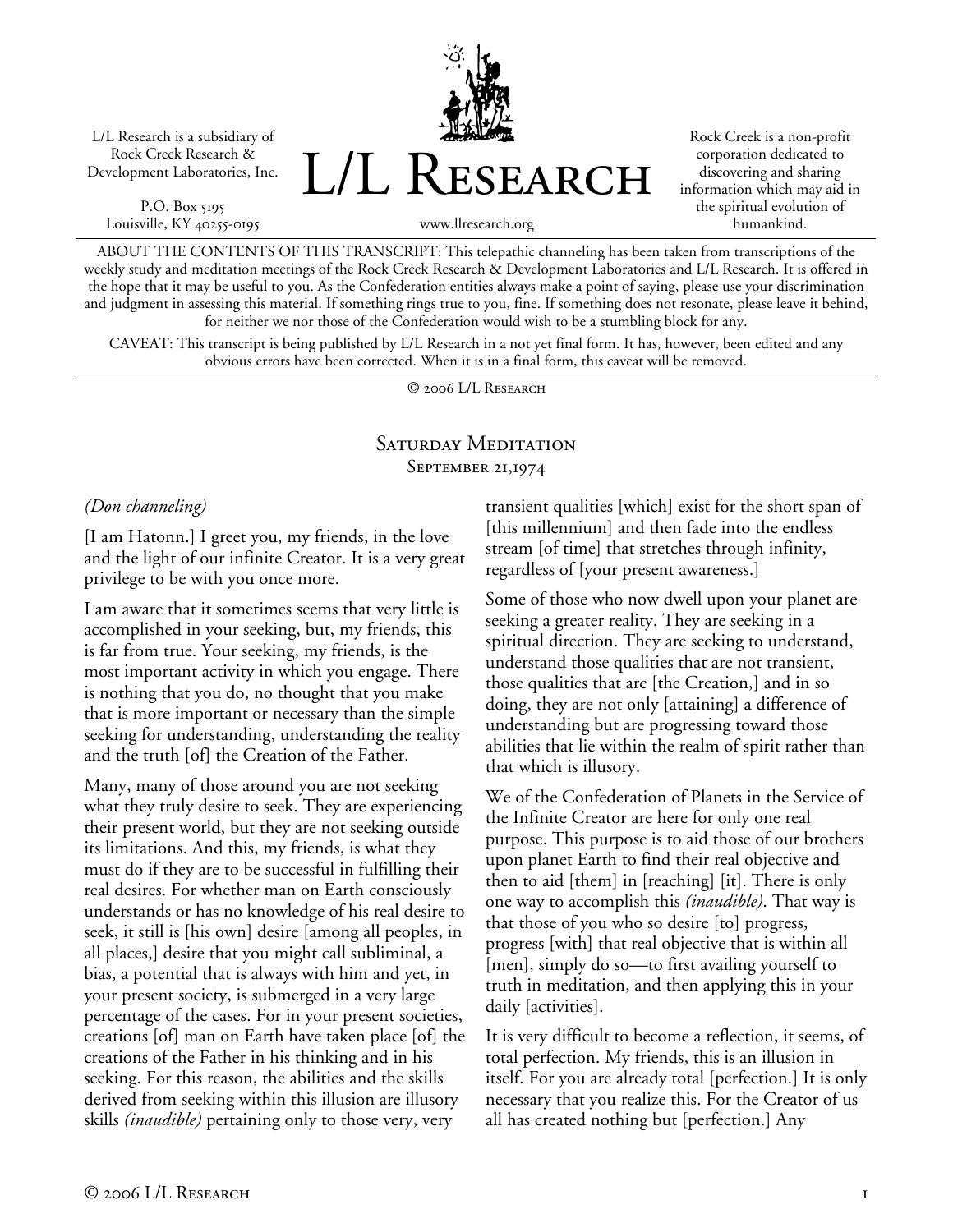discrepancy of your *(inaudible)* from this is an illusion brought about by the individual. All that is necessary is that you realize your [total unity with the] Creator [in this Creation.] Realize this through your daily meditation, and then express it. Express it in every thought and in every deed and you will have found precisely what you seek. [It is] a very simple formula, my friends, and one might ask if this simplicity is so [evident,] why is it not [practiced?] My friends, there is only one reason for this. That reason, my friends, is that the individual, not so doing, has allowed the illusion in which he presently finds himself to become real. This supposed reality occurs only if an individual allows it. There is a very simple process—a very, very simple process [which] will enable [you] to maintain a very simple [and] correct tenet] toward the illusion [that surrounds you.]

As we have said many times, my friends, this process is *(inaudible)*. [If] you find yourself influenced in your daily activities in a way other than that which would conform to the thought of your Creator, it is simply due to insufficient meditation. [We will] suggest, then, that if you truly wish to progress at an accelerated rate that you should perform periods of daily meditation sufficient to dissolve and maintain in this state *(inaudible)*, the effects, the seeming negative [catalyst] that acts upon your awareness within your daily meditations. Maintain a constant awareness [of] the truth [of] reality [of the] Creation of the Father. Do this through meditation. Increase your periods of meditation, if necessary. Several periods, daily, are sometimes [to be desired.]

If you were not seeking, my friends, we could not tell you this for our aid must be *(inaudible)* and if you were not seeking, my friends, we could not suggest so strongly that you avail yourself to reality [with] continuing periods of meditation until you reflect the love and total understanding of that which created [you,] the Creator of us all, the total [and infinite] completely [pure Thought] of love. This has been demonstrated on your planet in the past, and yet it is not understood, and yet this reason for lack of understanding is always the same, an insufficient or total absence of meditation.

We, of the Confederation of Planets in the Service of the Infinite Creator, are here and will continue to serve your people *(inaudible)* to serve those who seek. We have ultimate patience in doing this.

Patience, my friends, is very necessary *(inaudible)* seeking *(inaudible)*.

At this time, I will transfer this contact to another instrument.

## *(Carla channeling)*

I am now with this instrument. I am Hatonn. I am aware that there are questions in your minds, and I would like to take this opportunity to answer them if you wish to ask them. Do you have any questions?

## *(No queries.)*

In that case, my friends, I will speak with you concerning a question which, in a general way, is in several of your minds, at this time.

You have had wonder as to why the Confederation of Planets wishes to serve the Creator by the means of coming to planet Earth and talking to groups such as yours. We can certainly understand how puzzling this must look, for within the density that you now enjoy, the approach would not be used due to the fact that it would not cause a certain change within the group which you intended to aid. However, my friends, you may, perhaps, gain some understanding of our actions if you will consider that it has been, within the history of your people, a frequent custom for those who are somewhat of an advanced nature, relatively, reaching out to aid a more primitive or less sophisticated citizen or group of people who are just on the threshold of entering the more sophisticated environment. We may add, my friends, that most of the attempts that have been made by those known as missionaries, social groups sent by the government, and others, and with a very low success rate. We hope, my friends, that our basic success rate in aiding you is higher and this is the reason that we do not come among you and attempt to force you to understand that which we are telling you.

You see, my friends, you are at the beginning of a truly new age. The vibrations are being made new at this time, and those who embody within themselves the consciousness of great beings will become that which they know and that which they are, and we desire to bring each of you who is seeking into this new vibration, content to fulfill your own great destiny in the new age. We have made the step. We exist within this environment, at this time, and we know of the help that, what you might call, a cheering team can do for you, and so we cheer you